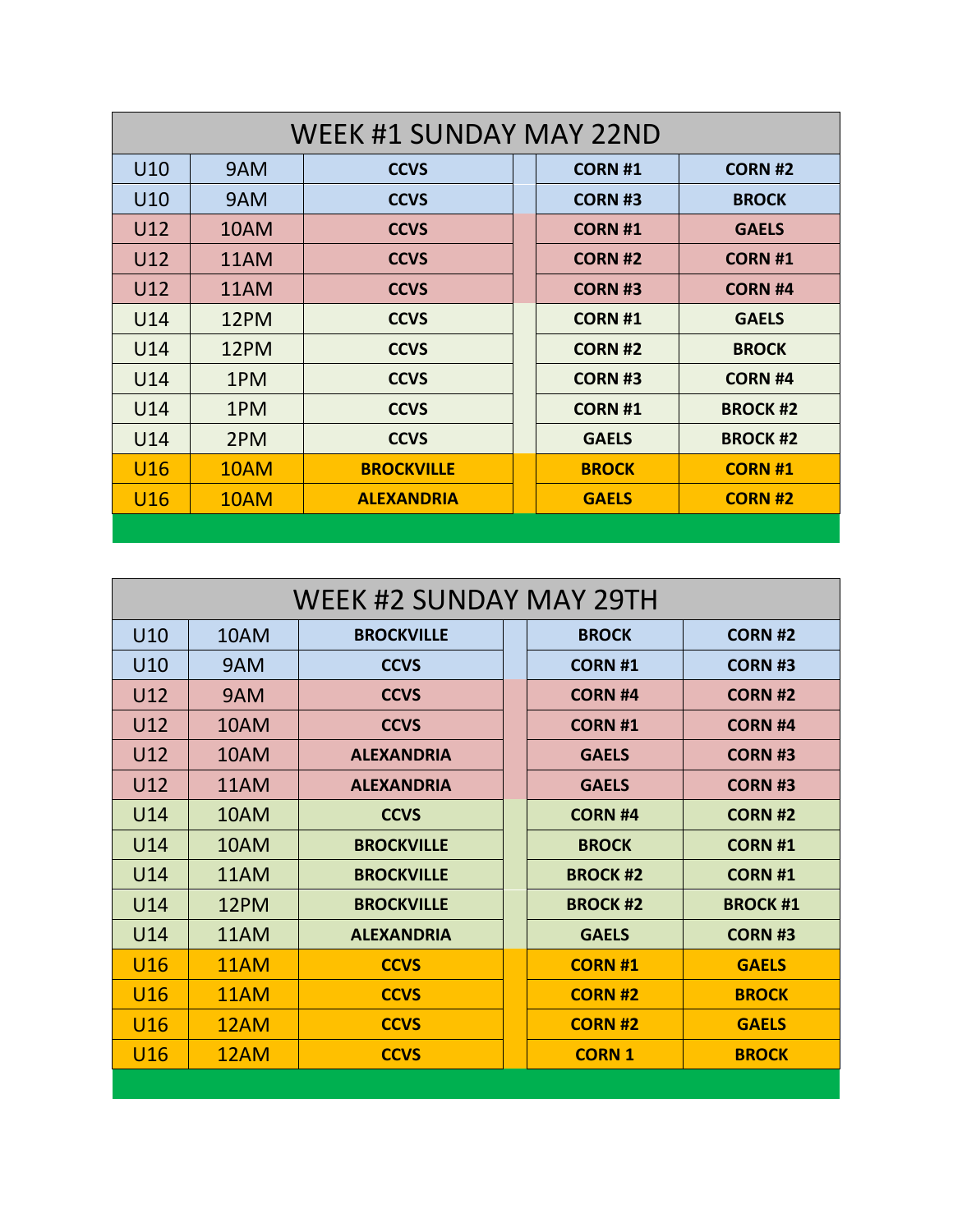| WEEK #3 SUNDAY JUNE 5TH |      |                   |  |                |                 |  |
|-------------------------|------|-------------------|--|----------------|-----------------|--|
| U10                     | 9AM  | <b>CCVS</b>       |  | <b>CORN #1</b> | <b>BROCK</b>    |  |
| U10                     | 9AM  | <b>CCVS</b>       |  | <b>CORN #2</b> | <b>CORN #3</b>  |  |
| U12                     | 10AM | <b>CCVS</b>       |  | <b>CORN #2</b> | <b>CORN#3</b>   |  |
| U12                     | 11AM | <b>CCVS</b>       |  | <b>CORN #1</b> | <b>CORN #4</b>  |  |
| U12                     | 11AM | <b>CCVS</b>       |  | <b>GAELS</b>   | <b>CORN #2</b>  |  |
| U14                     | 12PM | <b>CCVS</b>       |  | <b>CORN #1</b> | <b>CORN #4</b>  |  |
| U14                     | 12PM | <b>CCVS</b>       |  | <b>CORN #2</b> | <b>CORN #3</b>  |  |
| U14                     | 1PM  | <b>CCVS</b>       |  | <b>CORN#2</b>  | <b>BROCK #2</b> |  |
| U14                     | 1PM  | <b>CCVS</b>       |  | <b>GAELS</b>   | <b>BROCK</b>    |  |
| U14                     | 2PM  | <b>CCVS</b>       |  | <b>CORN #3</b> | <b>BROCK #2</b> |  |
| U16                     | 10AM | <b>BROCKVILLE</b> |  | <b>BROCK</b>   | <b>CORN #2</b>  |  |
| U16                     | 10AM | <b>ALEXANDRIA</b> |  | <b>GAELS</b>   | <b>CORN#1</b>   |  |

| WEEK #3 MONDAY JUNE 6TH |        |             |  |                |              |
|-------------------------|--------|-------------|--|----------------|--------------|
| U10                     | 6:15PM | <b>CCVS</b> |  | <b>CORN#1</b>  | CORN #2      |
| U10                     | 6:15PM | <b>CCVS</b> |  | <b>CORN #3</b> | <b>BROCK</b> |

| WEEK #3 TUESDAY JUNE 7TH |        |             |                |                |  |  |
|--------------------------|--------|-------------|----------------|----------------|--|--|
| U12                      | 6:15PM | <b>CCVS</b> | <b>CORN#1</b>  | <b>CORN#2</b>  |  |  |
| U12                      | 6:15PM | <b>CCVS</b> | <b>CORN#3</b>  | <b>CORN #4</b> |  |  |
| U12                      | 7:15PM | <b>CCVS</b> | <b>CORN #4</b> | <b>GAELS</b>   |  |  |

| WEEK #3 WEDNESDAY JUNE 8TH |        |             |  |                |                |  |  |
|----------------------------|--------|-------------|--|----------------|----------------|--|--|
| U14                        | 6:15PM | <b>CCVS</b> |  | <b>CORN #1</b> | <b>CORN #2</b> |  |  |
| U14                        | 6:15PM | <b>CCVS</b> |  | <b>CORN #3</b> | <b>BROCK</b>   |  |  |
| U14                        | 7:15PM | <b>CCVS</b> |  | <b>CORN #4</b> | <b>GAELS</b>   |  |  |
|                            |        |             |  |                |                |  |  |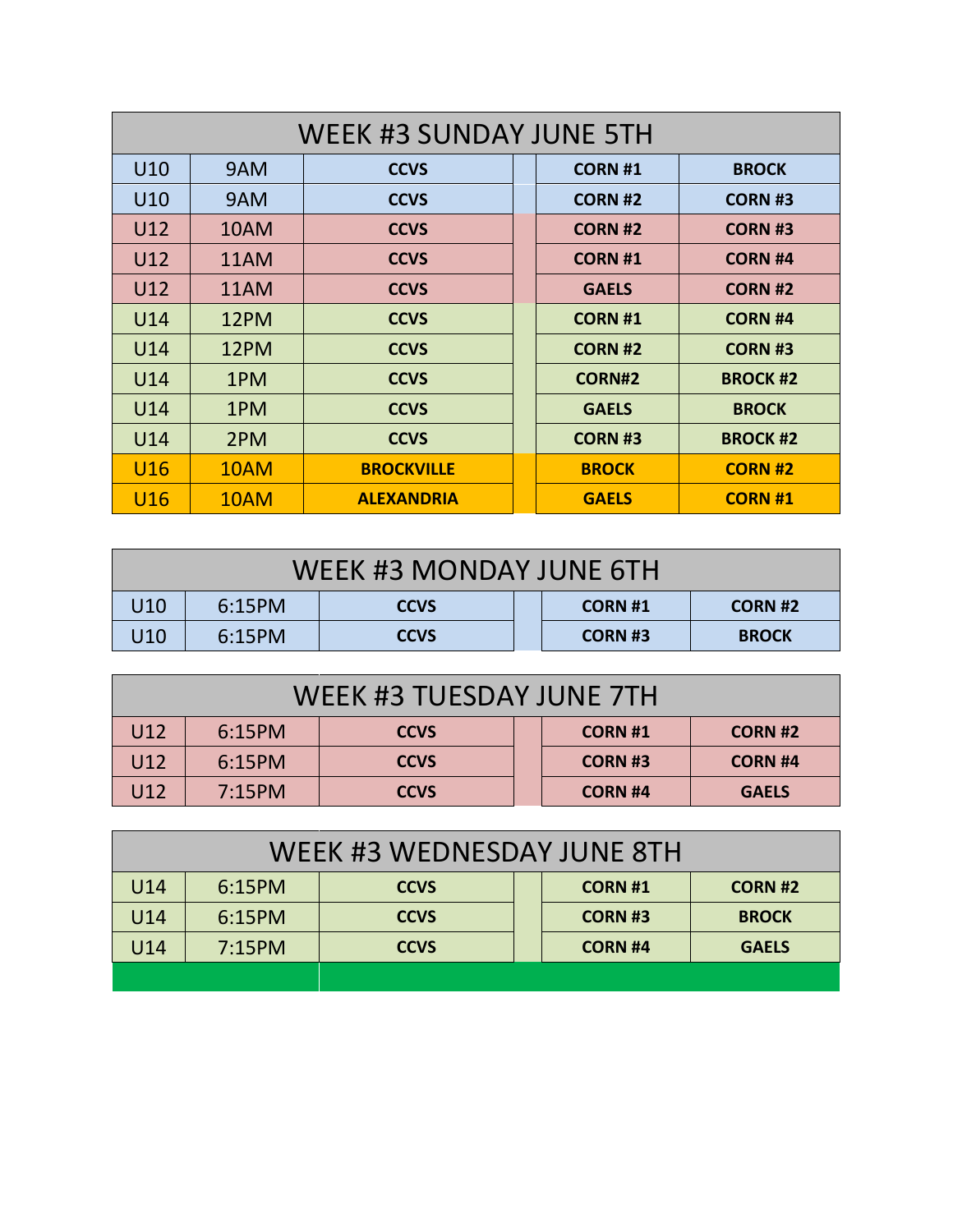| <b>WEEK #4 SUNDAY JUNE 12TH</b> |      |                   |  |                |                |  |
|---------------------------------|------|-------------------|--|----------------|----------------|--|
| U10                             | 9AM  | <b>CCVS</b>       |  | <b>CORN #3</b> | <b>CORN #2</b> |  |
| U <sub>10</sub>                 | 10AM | <b>BROCKVILLE</b> |  | <b>BROCK</b>   | <b>CORN #1</b> |  |
| U12                             | 9AM  | <b>CCVS</b>       |  | <b>CORN #3</b> | <b>CORN #1</b> |  |
| U12                             | 10AM | <b>ALEXANDRIA</b> |  | <b>GAELS</b>   | <b>CORN #2</b> |  |
| U14                             | 10AM | <b>CCVS</b>       |  | <b>CORN #3</b> | <b>CORN #1</b> |  |
| U14                             | 10AM | <b>BROCKVILLE</b> |  | <b>BROCK#1</b> | <b>CORN #4</b> |  |
| U14                             | 11PM | <b>BROCKVILLE</b> |  | <b>BROCK#2</b> | <b>CORN #4</b> |  |
| U14                             | 12PM | <b>BROCKVILLE</b> |  | <b>BROCK#2</b> | <b>BROCK#1</b> |  |
| U14                             | 11AM | <b>ALEXANDRIA</b> |  | <b>GAELS</b>   | <b>CORN #2</b> |  |
| U <sub>16</sub>                 | 11AM | <b>CCVS</b>       |  | <b>BROCK</b>   | <b>GAELS</b>   |  |
| U <sub>16</sub>                 | 11AM | <b>CCVS</b>       |  | <b>CORN #2</b> | <b>CORN #1</b> |  |
| U <sub>16</sub>                 | 12AM | <b>CCVS</b>       |  | <b>CORN #2</b> | <b>GAELS</b>   |  |
| U16                             | 12AM | <b>CCVS</b>       |  | <b>CORN 1</b>  | <b>BROCK</b>   |  |

| WEEK #4 MONDAY JUNE 13TH |        |             |  |                |              |
|--------------------------|--------|-------------|--|----------------|--------------|
| U <sub>10</sub>          | 6:15PM | <b>CCVS</b> |  | <b>CORN #2</b> | <b>BROCK</b> |
| U10                      | 6:15PM | <b>CCVS</b> |  | <b>CORN #1</b> | CORN #3      |

| WEEK #4 TUESDAY JUNE 14TH |        |             |  |               |                |  |
|---------------------------|--------|-------------|--|---------------|----------------|--|
| U12                       | 6:15PM | <b>CCVS</b> |  | <b>CORN#1</b> | <b>CORN #4</b> |  |
| U12                       | 6:15PM | <b>CCVS</b> |  | <b>CORN#3</b> | <b>CORN #2</b> |  |
| U <sub>12</sub>           | 7:15PM | <b>CCVS</b> |  | <b>CORN#1</b> | <b>GAELS</b>   |  |

| WEEK #4 WEDNESDAY JUNE 15TH |        |             |               |                |  |  |
|-----------------------------|--------|-------------|---------------|----------------|--|--|
| U14                         | 6:15PM | <b>CCVS</b> | <b>CORN#1</b> | <b>CORN #4</b> |  |  |
| U14                         | 6:15PM | <b>CCVS</b> | <b>CORN#3</b> | <b>CORN #2</b> |  |  |
| U14                         | 7:15PM | <b>CCVS</b> | <b>BROCK</b>  | <b>GAELS</b>   |  |  |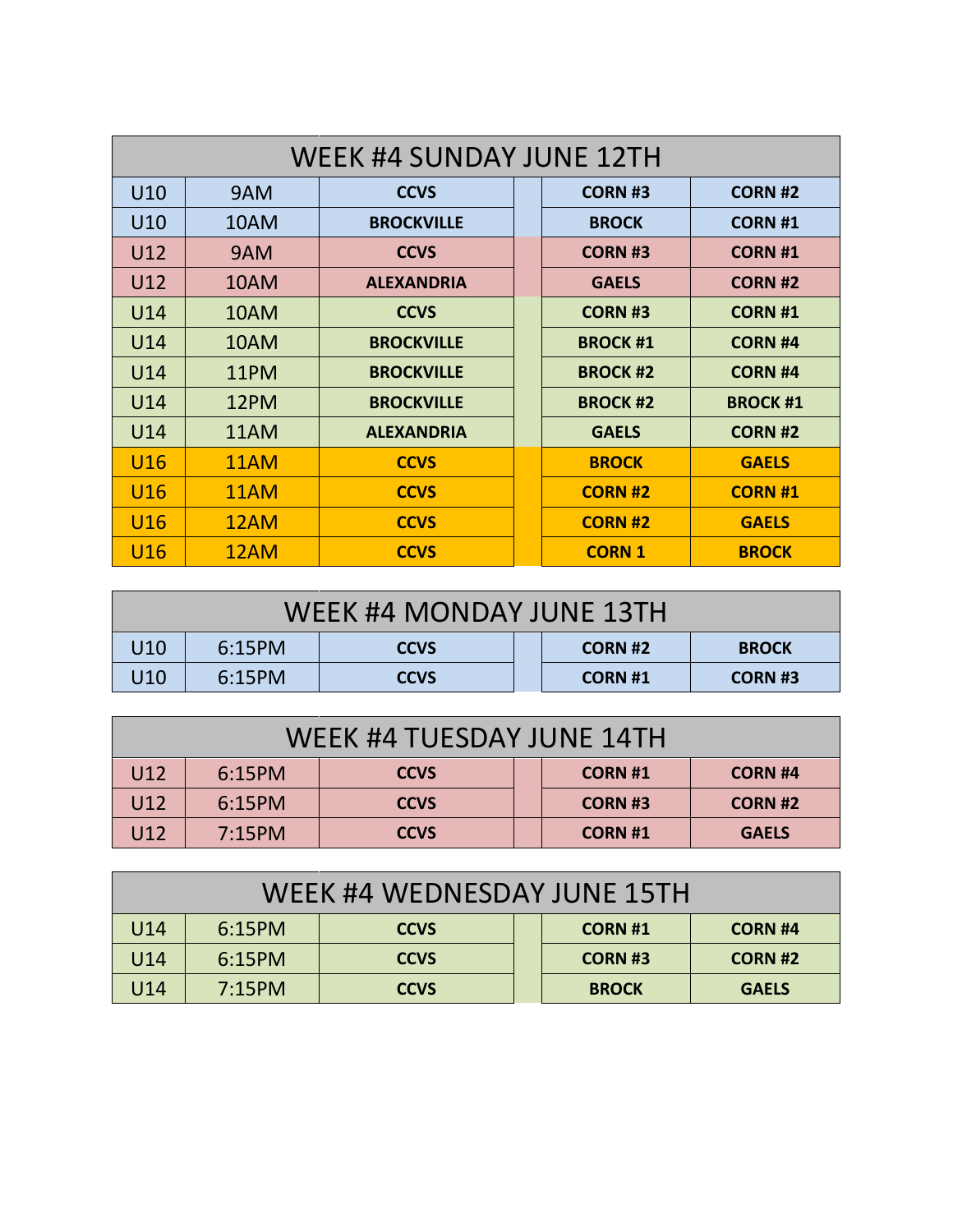| WEEK #4 THURSDAY JUNE 16TH |        |             |  |                |                 |  |
|----------------------------|--------|-------------|--|----------------|-----------------|--|
| U14                        | 6:15PM | <b>CCVS</b> |  | <b>CORN #4</b> | <b>BROCK #2</b> |  |
| U14                        | 7:15PM | <b>CCVS</b> |  | <b>GAELS</b>   | <b>BROCK #2</b> |  |

| WEEK #4 FRIDAY JUNE 17TH |        |             |               |               |  |  |  |
|--------------------------|--------|-------------|---------------|---------------|--|--|--|
| U <sub>16</sub>          | 6:15PM | <b>CCVS</b> | <b>CORN#1</b> | <b>CORN#2</b> |  |  |  |
| U <sub>16</sub>          | 7:15PM | <b>CCVS</b> | <b>GAELS</b>  | <b>BROCK</b>  |  |  |  |
|                          |        |             |               |               |  |  |  |

| <b>WEEK #5 SUNDAY JUNE 19TH</b> |      |                   |  |                |                |  |
|---------------------------------|------|-------------------|--|----------------|----------------|--|
| U10                             | 10AM | <b>BROCKVILLE</b> |  | <b>BROCK</b>   | <b>CORN#3</b>  |  |
| U <sub>10</sub>                 | 9AM  | <b>CCVS</b>       |  | <b>CORN #2</b> | <b>CORN#1</b>  |  |
| U12                             | 9AM  | <b>CCVS</b>       |  | <b>CORN #4</b> | <b>CORN #3</b> |  |
| U12                             | 10AM | <b>CCVS</b>       |  | <b>CORN #2</b> | <b>CORN #4</b> |  |
| U12                             | 10AM | <b>ALEXANDRIA</b> |  | <b>GAELS</b>   | <b>CORN #1</b> |  |
| U14                             | 10AM | <b>CCVS</b>       |  | <b>CORN #4</b> | <b>CORN #3</b> |  |
| U14                             | 10AM | <b>BROCKVILLE</b> |  | <b>BROCK</b>   | <b>CORN #2</b> |  |
| U14                             | 11PM | <b>BROCKVILLE</b> |  | <b>BROCK#2</b> | <b>CORN #2</b> |  |
| U14                             | 11AM | <b>ALEXANDRIA</b> |  | <b>GAELS</b>   | <b>CORN #1</b> |  |
| U <sub>16</sub>                 | 11AM | <b>CCVS</b>       |  | <b>GAELS</b>   | <b>BROCK</b>   |  |
| U <sub>16</sub>                 | 11AM | <b>CCVS</b>       |  | <b>CORN #1</b> | <b>CORN #2</b> |  |
| U16                             | 12AM | <b>CCVS</b>       |  | <b>CORN #1</b> | <b>GAELS</b>   |  |
| U <sub>16</sub>                 | 12AM | <b>CCVS</b>       |  | <b>CORN #2</b> | <b>BROCK</b>   |  |

| WEEK #5 MONDAY JUNE 20TH                                                     |  |  |  |  |  |  |  |
|------------------------------------------------------------------------------|--|--|--|--|--|--|--|
| U <sub>10</sub><br>6:15PM<br><b>CORN #3</b><br><b>CCVS</b><br><b>CORN #1</b> |  |  |  |  |  |  |  |
| U10<br>6:15PM<br><b>CCVS</b><br><b>CORN #2</b><br><b>BROCK</b>               |  |  |  |  |  |  |  |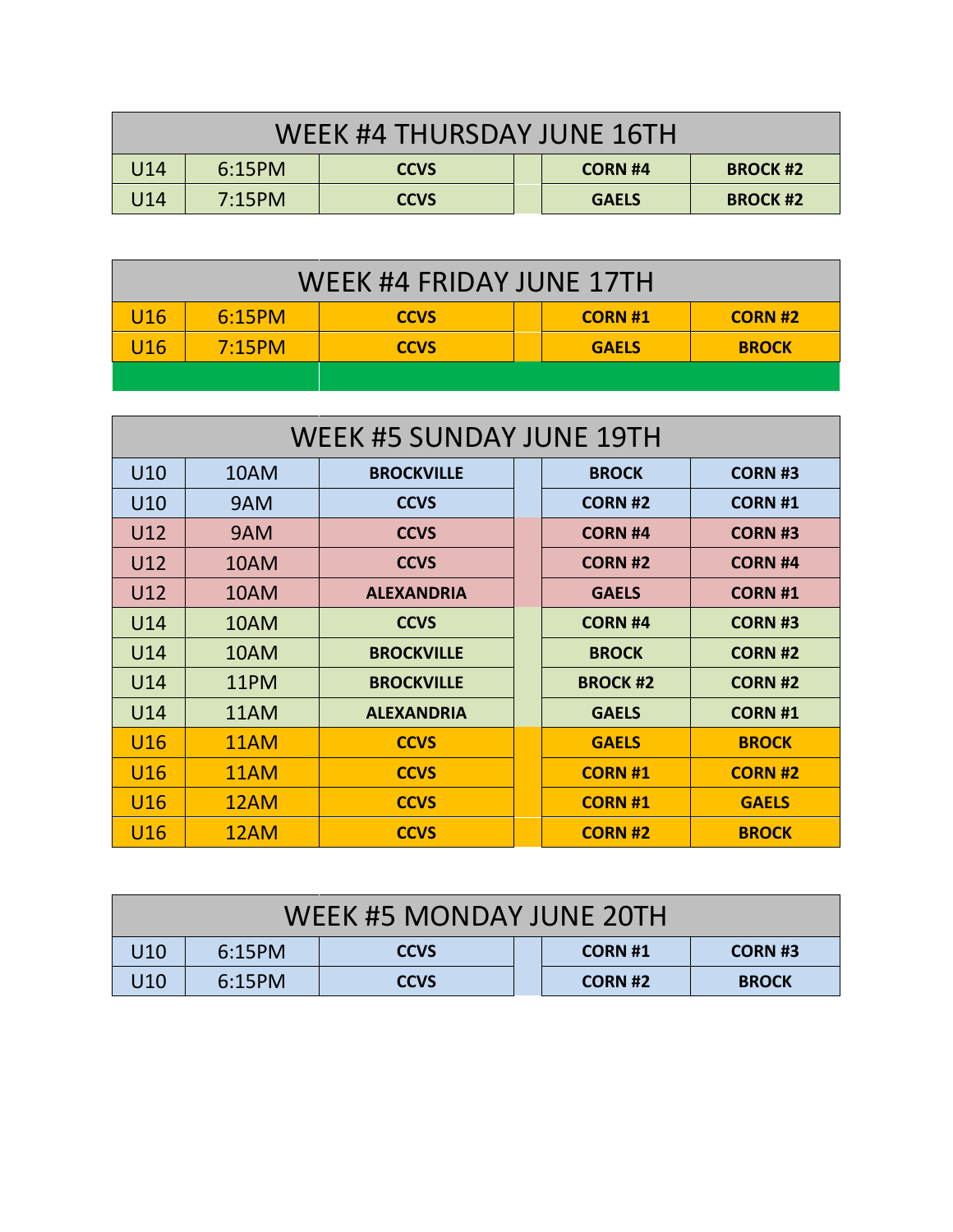| WEEK #5 TUESDAY JUNE 21ST |                                                           |             |  |                |                |  |  |
|---------------------------|-----------------------------------------------------------|-------------|--|----------------|----------------|--|--|
| U12                       | 6:15PM<br><b>CCVS</b><br><b>CORN #2</b><br><b>CORN #4</b> |             |  |                |                |  |  |
| U12                       | 6:15PM                                                    | <b>CCVS</b> |  | <b>CORN #3</b> | <b>GAELS</b>   |  |  |
| U12                       | 7:15PM                                                    | <b>CCVS</b> |  | <b>CORN#1</b>  | <b>CORN #3</b> |  |  |

| WEEK #5 WEDNESDAY JUNE 22ND                                      |        |             |  |                |              |  |  |
|------------------------------------------------------------------|--------|-------------|--|----------------|--------------|--|--|
| U14<br>6:15PM<br><b>CCVS</b><br><b>CORN #1</b><br><b>BROCK</b>   |        |             |  |                |              |  |  |
| U14                                                              | 6:15PM | <b>CCVS</b> |  | <b>CORN #3</b> | <b>GAELS</b> |  |  |
| 7:15PM<br>U14<br><b>CORN #2</b><br><b>CCVS</b><br><b>CORN #4</b> |        |             |  |                |              |  |  |
|                                                                  |        |             |  |                |              |  |  |

| WEEK #6 SUNDAY JUNE 26TH |      |                   |  |                |                |  |
|--------------------------|------|-------------------|--|----------------|----------------|--|
| U10                      | 9AM  | <b>CCVS</b>       |  | <b>CORN #2</b> | <b>CORN #3</b> |  |
| U10                      | 10AM | <b>BROCKVILLE</b> |  | <b>BROCK</b>   | <b>CORN #1</b> |  |
| U12                      | 9AM  | <b>CCVS</b>       |  | <b>CORN #2</b> | <b>CORN #1</b> |  |
| U12                      | 10AM | <b>CCVS</b>       |  | <b>CORN #2</b> | <b>CORN#3</b>  |  |
| U12                      | 10AM | <b>ALEXANDRIA</b> |  | <b>GAELS</b>   | <b>CORN #4</b> |  |
| U14                      | 10AM | <b>CCVS</b>       |  | <b>CORN #2</b> | <b>CORN #1</b> |  |
| U14                      | 10AM | <b>BROCKVILLE</b> |  | <b>BROCK</b>   | <b>CORN#3</b>  |  |
| U14                      | 11AM | <b>BROCKVILLE</b> |  | <b>BROCK#2</b> | <b>CORN #3</b> |  |
| U14                      | 11AM | <b>ALEXANDRIA</b> |  | <b>GAELS</b>   | <b>CORN #4</b> |  |
| U <sub>16</sub>          | 12PM | <b>BROCKVILLE</b> |  | <b>BROCK</b>   | <b>CORN #1</b> |  |
| U <sub>16</sub>          | 11AM | <b>ALEXANDRIA</b> |  | <b>GAELS</b>   | <b>CORN #2</b> |  |

| WEEK #6 TUESDAY JUNE 28TH                                      |        |             |  |                |              |  |
|----------------------------------------------------------------|--------|-------------|--|----------------|--------------|--|
| U12<br>6:15PM<br><b>CCVS</b><br><b>CORN#3</b><br><b>CORN#1</b> |        |             |  |                |              |  |
| U12                                                            | 6:15PM | <b>CCVS</b> |  | <b>CORN #2</b> | <b>GAELS</b> |  |
| U12                                                            | 7:15PM | <b>CCVS</b> |  | <b>CORN #4</b> | <b>GAELS</b> |  |